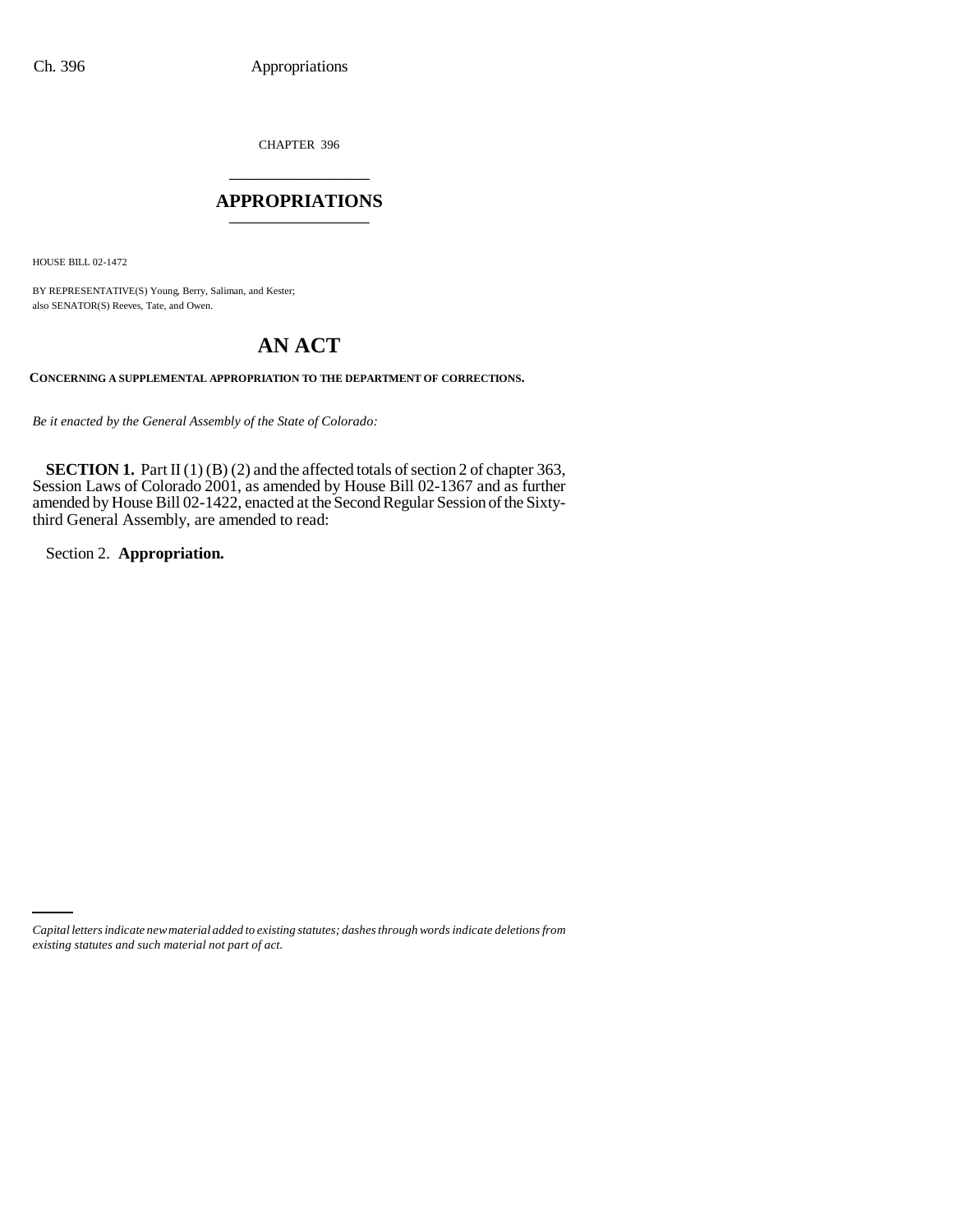| Appropriations |
|----------------|
|                |

|                                                    |                           |              | <b>APPROPRIATION FROM</b>     |                                                |                             |                                       |                                |  |  |  |
|----------------------------------------------------|---------------------------|--------------|-------------------------------|------------------------------------------------|-----------------------------|---------------------------------------|--------------------------------|--|--|--|
|                                                    | ITEM &<br><b>SUBTOTAL</b> | <b>TOTAL</b> | <b>GENERAL</b><br><b>FUND</b> | <b>GENERAL</b><br><b>FUND</b><br><b>EXEMPT</b> | <b>CASH</b><br><b>FUNDS</b> | CASH<br><b>FUNDS</b><br><b>EXEMPT</b> | <b>FEDERAL</b><br><b>FUNDS</b> |  |  |  |
|                                                    | \$                        | \$           | \$                            | \$                                             | \$                          | \$                                    | \$                             |  |  |  |
|                                                    |                           |              |                               | <b>PART II</b>                                 |                             |                                       |                                |  |  |  |
|                                                    |                           |              |                               | DEPARTMENT OF CORRECTIONS                      |                             |                                       |                                |  |  |  |
| (1) MANAGEMENT<br>(B) External Capacity Subprogram |                           |              |                               |                                                |                             |                                       |                                |  |  |  |
| (2) Payments to House State Prisoners              |                           |              |                               |                                                |                             |                                       |                                |  |  |  |
| Local Jails <sup>8</sup>                           | 5,051,551                 |              | 5,051,551                     |                                                |                             |                                       |                                |  |  |  |
|                                                    | 5,848,474                 |              | 5,848,474                     |                                                |                             |                                       |                                |  |  |  |
| Private Facilities <sup>8, 9</sup>                 | 45,604,396                |              | 37,504,668                    |                                                |                             |                                       | 8,099,728 <sup>a</sup>         |  |  |  |
|                                                    | 45, 301, 729              |              | 37,202,001                    |                                                |                             |                                       |                                |  |  |  |
|                                                    | 50,655,947                |              |                               |                                                |                             |                                       |                                |  |  |  |
|                                                    | 51,150,203                |              |                               |                                                |                             |                                       |                                |  |  |  |
|                                                    |                           |              |                               |                                                |                             |                                       |                                |  |  |  |

<sup>a</sup> This amount shall be from a federal reimbursement for housing illegal aliens that is anticipated to be awarded in fiscal year 2001-02 and is subject to appropriation by the General Assembly.

|                              | <del>101,047,792</del>   |               |                            |                       |             |
|------------------------------|--------------------------|---------------|----------------------------|-----------------------|-------------|
|                              | 101,542,048              |               |                            |                       |             |
| TOTALS PART II               |                          |               |                            |                       |             |
| (CORRECTIONS) <sup>4,5</sup> | <del>\$515,304,883</del> | \$440,426,210 | $$15,192,349$ <sup>a</sup> | $$50,977,366^{\circ}$ | \$8,708,958 |
|                              | \$515,799,139            | \$440,920,466 |                            |                       |             |